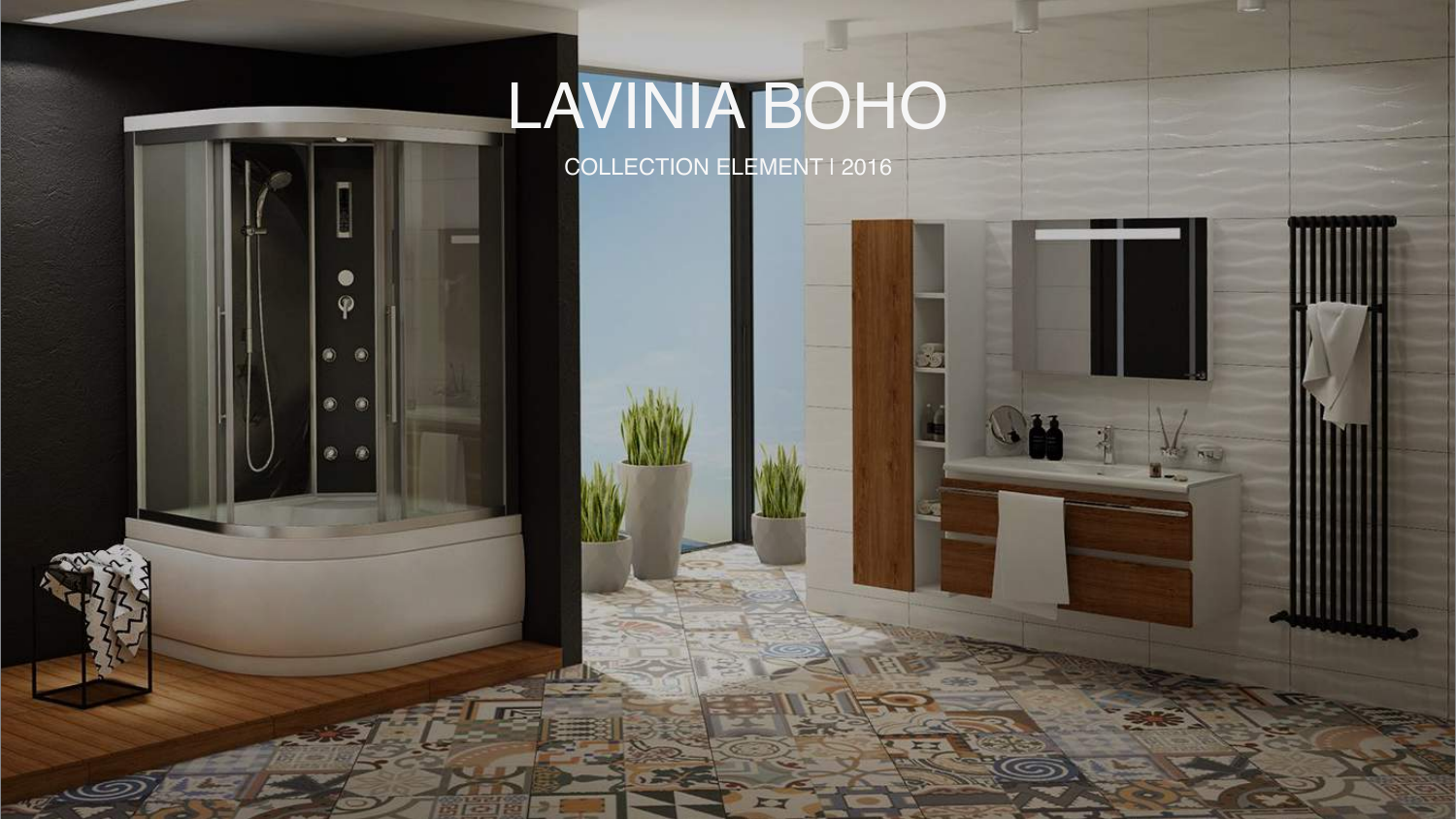

## ELEMENT

Professional award winning design combines with advanced and cutting-edge technologies





### It's good to be at home

Neo-classic style interior with its sophisticated luxury of modern times is an ideal choice for bathroom design. This collection comprises all contemporary design ideas and combines perfectly with advanced materials.



Wall-hung cabinet and column cabinet provide not only comfortable storage of daily necessities, but also lend variety of colors and forms to the interior of a room. You will be inspired by all-purpose mirror wardrobe which is in harmony with all other elements of the collection.

Wood finish harmoniously fits into the interior and contrasts beautifully with white ceramic components. Chromed metal cabinet fittings comply with the highest quality standards and provide furniture durability. Basin dimensions are adjusted to cabinet size, and in combination with functional mirror it creates perfect harmony in the interior.

Compact shower cabin equipped with shower base with reinforced metal frame, 8 mm tempered safety glass, advanced self-regulating rollers and sturdy aluminium frame provides reliability and enjoyment while taking a shower.

Modern and thoughtful design completed with innovative programs provides hygienic functions as well



as high comfort level bringing aesthetic and real-life satisfaction.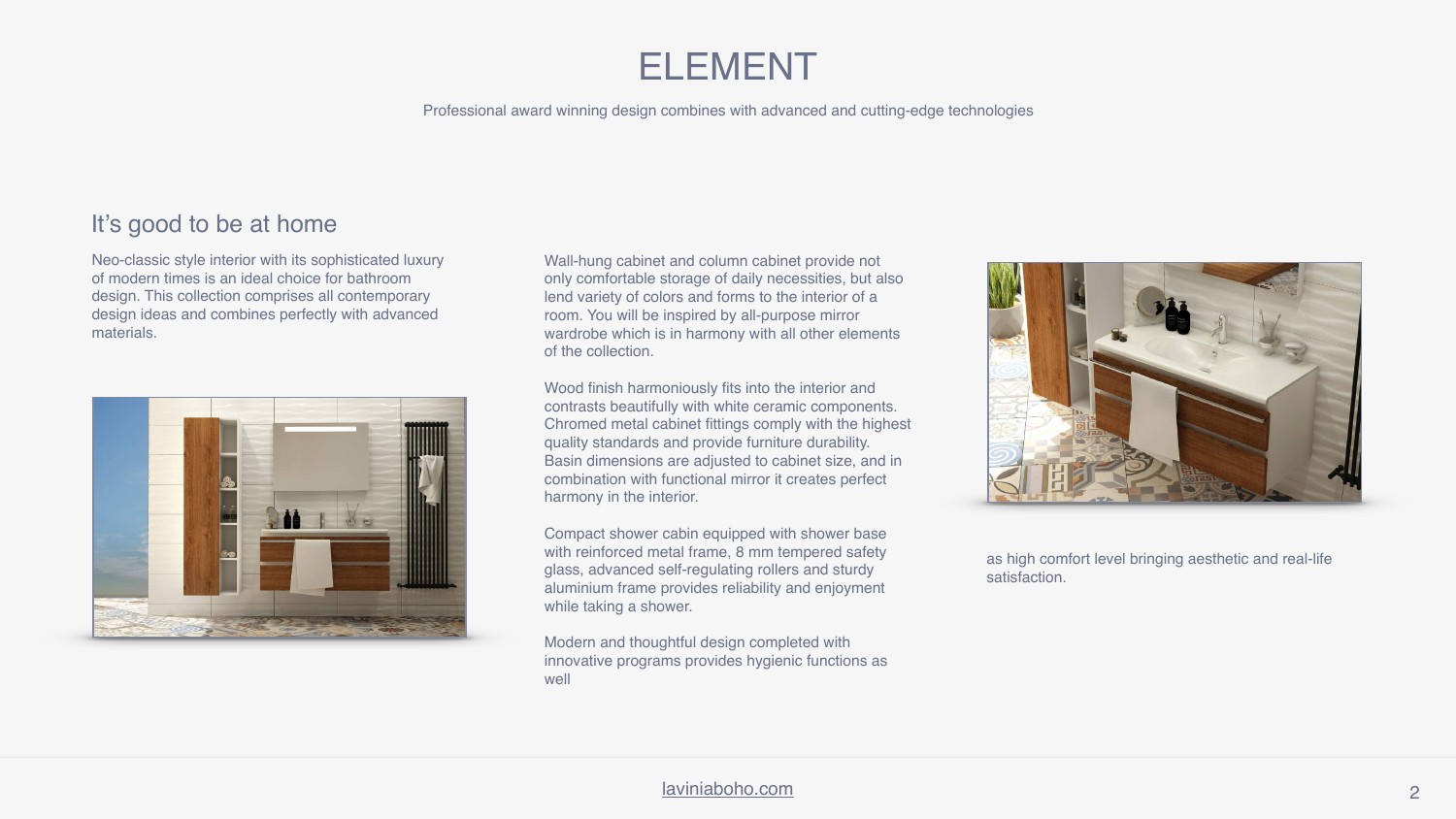

Modern aesthetics with intuitive operation



Perfect choice for those who have active lifestyle requiring regular hygienic procedures. This shower cabin is made from sound, high-quality and durable materials.

![](_page_2_Figure_5.jpeg)

**SUPPLY** SUPPLY

Standard supply package includes: acrylic shower base; 8 mm tempered safety glass; special self-cleaning coating; touch switchboard; magnetic seals; chromed handles (2 pcs); hydromassage; ceiling lights; rainshower; shower head (5 modes); shower rail; shower hose (1500 mm).

![](_page_2_Picture_8.jpeg)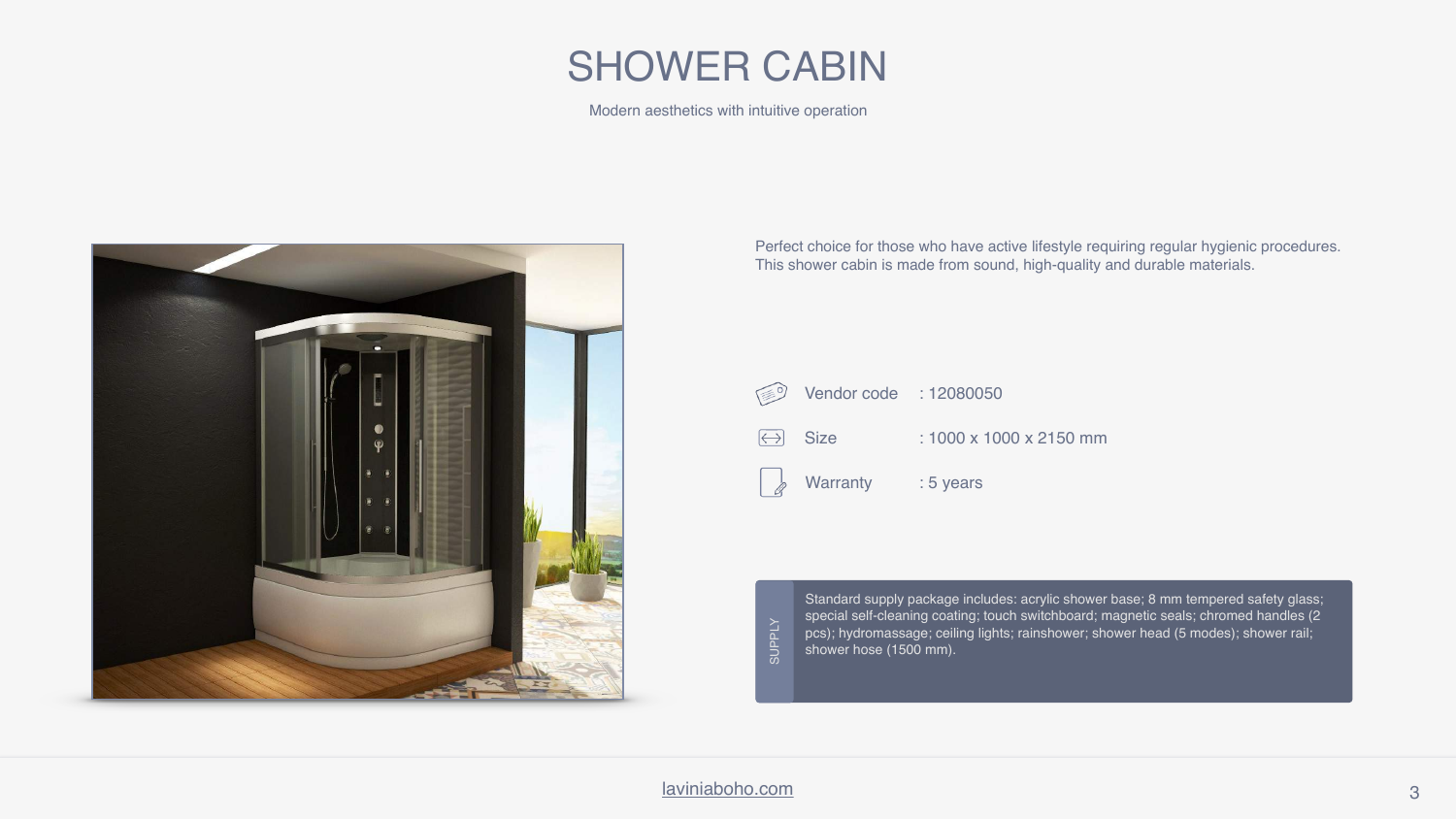![](_page_3_Picture_8.jpeg)

# WALL-HUNG CABINET

Proclaims modern practicability, embodying the highest quality and manufacturing standards along with selfindulgence and forethought of details

![](_page_3_Picture_2.jpeg)

The wood fits harmoniously into contemporary-styled bathroom design and accentuates the shape of a room and well-organized interior. You can easily arrange your bathroom necessities in sizeable drawers.

SUPPLYSUPPL

| Vendor code : 12080010                                                                                                                                         |                                                                        |
|----------------------------------------------------------------------------------------------------------------------------------------------------------------|------------------------------------------------------------------------|
| <b>Size</b>                                                                                                                                                    | $: 1100 \times 480 \times 600$ mm                                      |
| <b>Warranty</b>                                                                                                                                                | : 5 years                                                              |
| Suitable for                                                                                                                                                   | : basin 12080020; mirror wardrobe 12080040;<br>column cabinet 12080030 |
| Standard supply package includes: wall-hung cabinet; set of chromed metal fittings;<br>chrome color metal handle; fixing set to mount the cabinet on the wall. |                                                                        |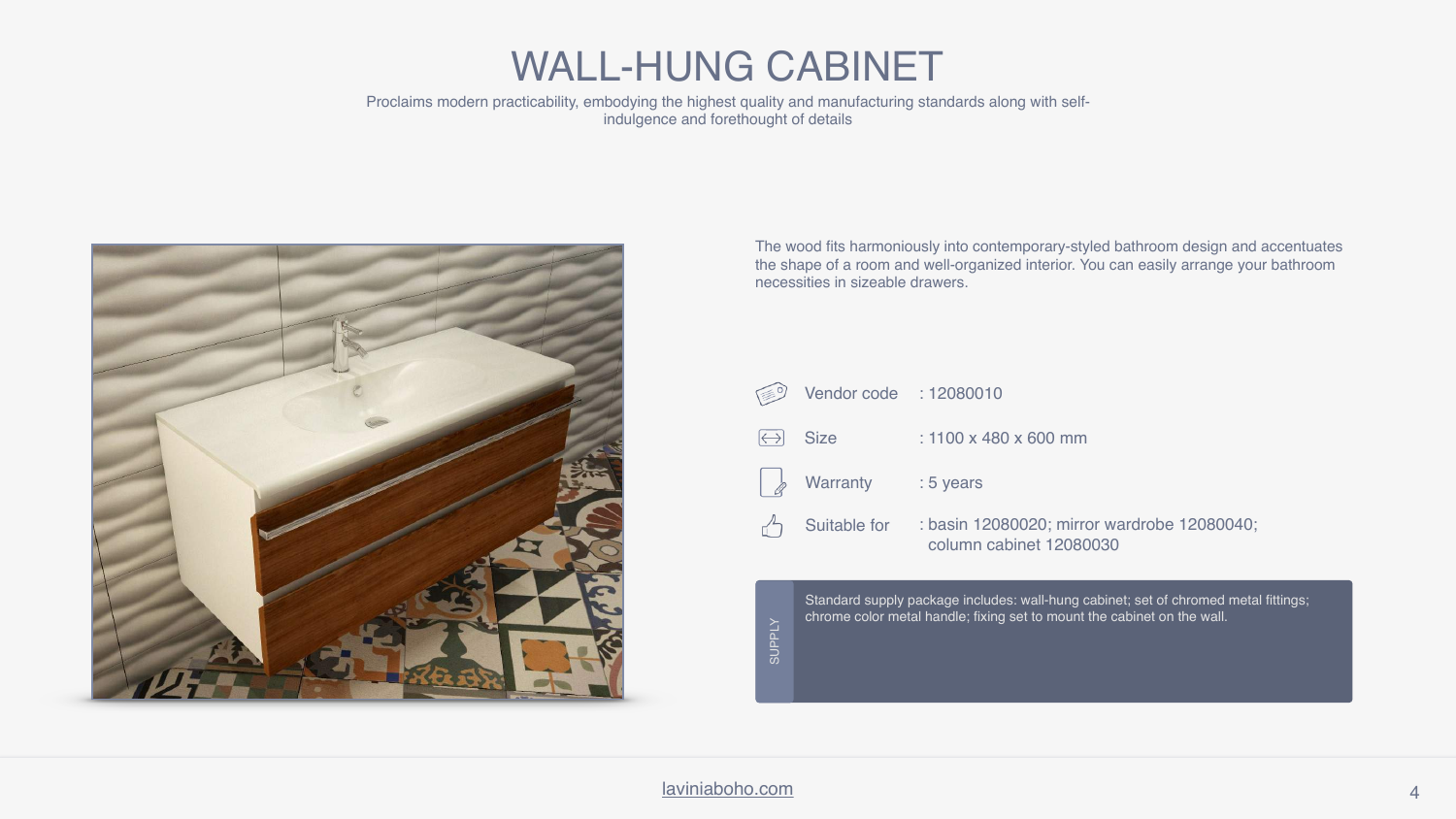### [laviniaboho.com](http://laviniaboho.com) 5

![](_page_4_Picture_9.jpeg)

# COLUMN CABINET

A perfect complement to a contemporary bathroom

![](_page_4_Picture_2.jpeg)

Attractive and outstanding finish of this column cabinet really makes the interior fresh and brilliant. Open-type shelves are an original solution to space saving and storage expansion.

**AJddNS** SUPPLY

| Sendor code : 12080030    |                                                                      |
|---------------------------|----------------------------------------------------------------------|
| $\leftrightarrow$ Size    | : 520 x 400 x 1600 mm                                                |
| <b>Marranty</b> : 5 years |                                                                      |
|                           | $\uparrow$ Suitable for : cabinet 12080010; mirror wardrobe 12080040 |

Standard supply package includes: column cabinet; removable shelves made of wood laminate (8 pcs); fixing set. This model has two design variants: the door with left side hinges and the door with right side hinges.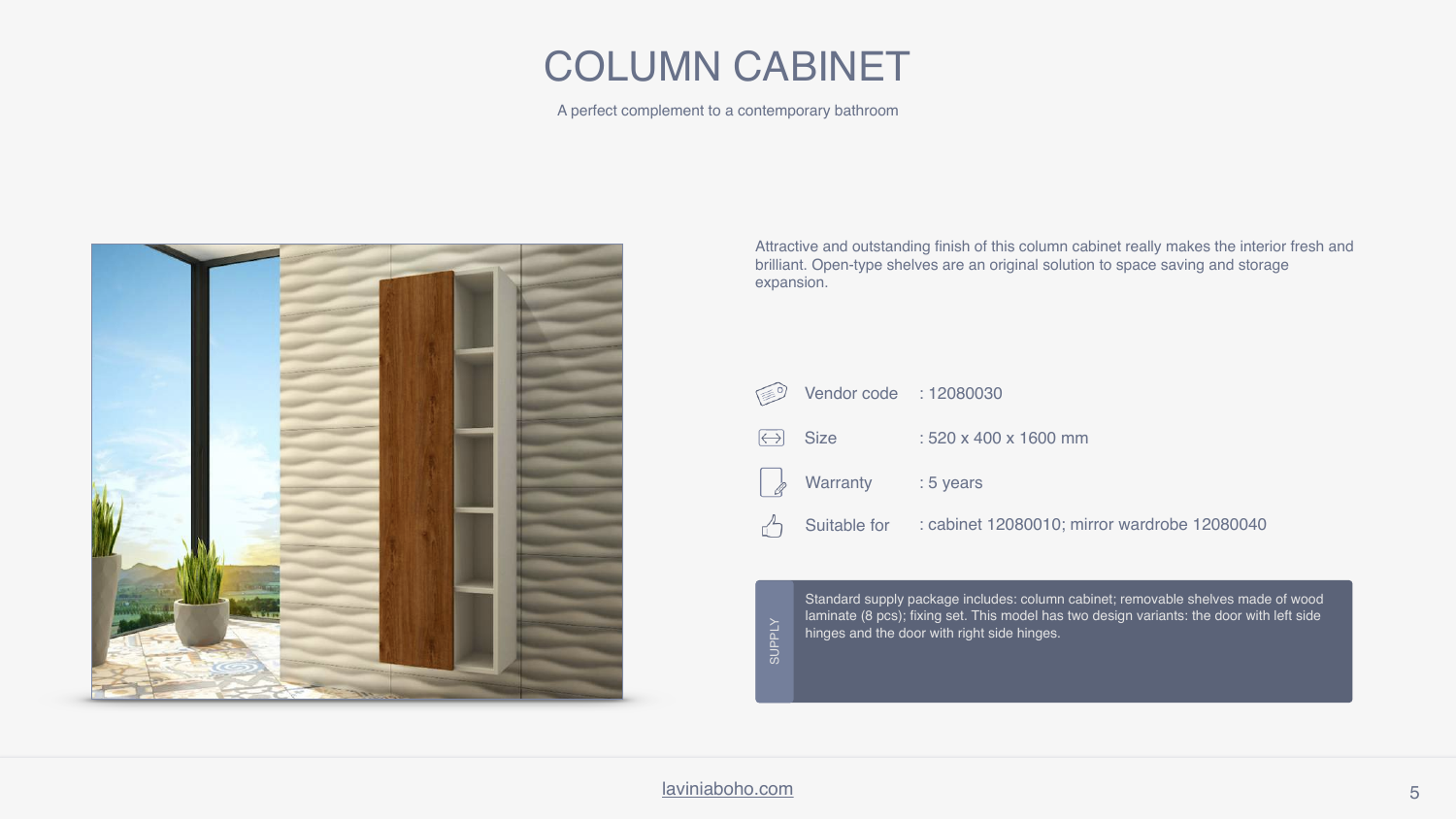### [laviniaboho.com](http://laviniaboho.com) 6

![](_page_5_Picture_12.jpeg)

![](_page_5_Picture_4.jpeg)

Tilted aerator provides easy use of the faucet

![](_page_5_Picture_2.jpeg)

The faucet design is characterized by refined lines, respectable and rich appearance. This high-tech design solution will satisfy the highest quality and comfort requirements!

![](_page_5_Picture_6.jpeg)

Vendor code : 12080060

- Warranty : 10 years
- Suitable for : basin 12080020

![](_page_5_Figure_10.jpeg)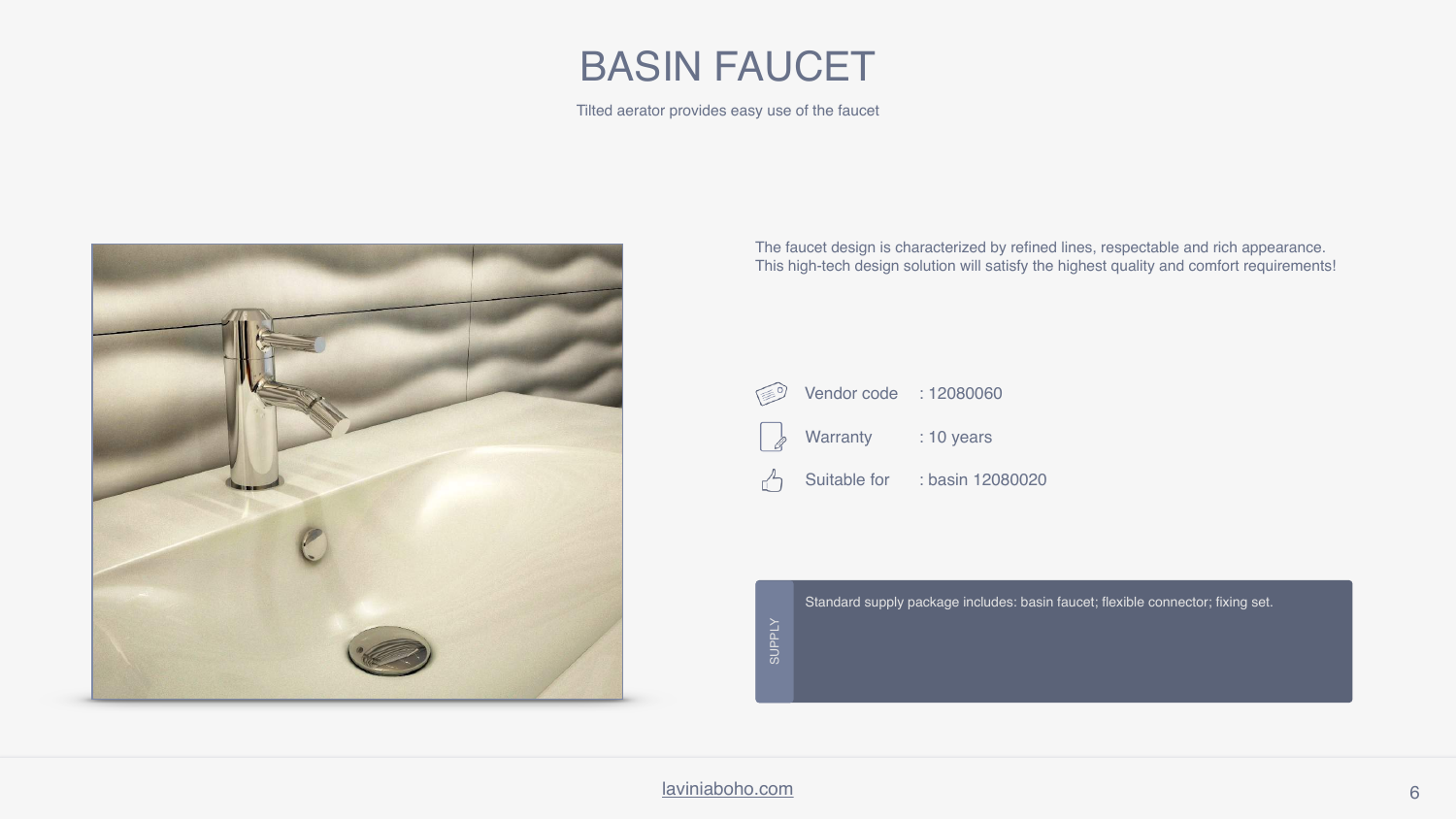![](_page_6_Picture_15.jpeg)

## OUR CREDO

![](_page_6_Picture_10.jpeg)

Thomas Werner **Fabio Zanetti** Catherine Hofmann Michael Keisset

Uniqueness and variety delight the eye

![](_page_6_Picture_9.jpeg)

![](_page_6_Picture_1.jpeg)

### Design & Innovations

Our designers seek inspiration in nature, art, traveling and embody their innovative ideas in bathroom collections where perfection of shape and functionality has always been and remains as the standard of LAVINIA BOHO design. It is significant for us to come up with brand new ideas and keep up with the times, still preserving our best traditions and identity.

![](_page_6_Picture_6.jpeg)

Since the first day of foundation LAVINIA BOHO industrial group has laid special emphasis on innovative solutions and has regularly invested in unique technologies to develop our products exceeding all Customers' expectations. Due to invaluable vast experience of product development, we implement trend-perfect and unique technologies in products for bathroom toilet.